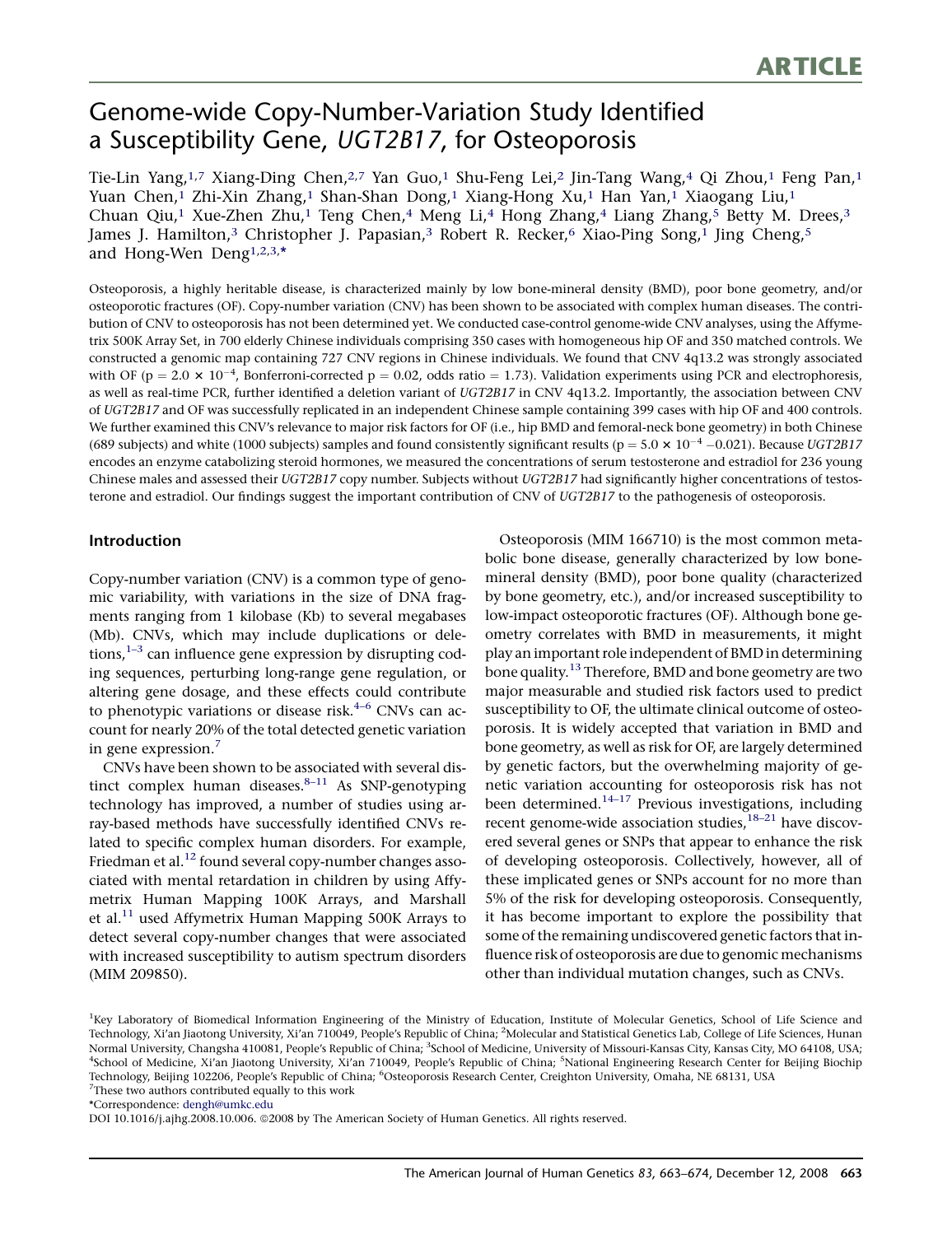<span id="page-1-0"></span>In this study, we first performed case-control genomewide CNV analyses using Affymetrix Human Mapping 500K Arrays, which are effective in identification of genomic CNVs. $2,22$  The study population included 700 elderly Han Chinese subjects comprising 350 cases with a history of hip OF and 350 healthy and matched controls. On the basis of the mapping results for genomic CNVs, we conducted association analyses to identify CNVs underlying susceptibility to OF. For those CNVs that were significantly associated with OF, we performed further analysis using PCR and electrophoresis, as well as real-time PCR, to validate and fine map the CNV region for specific genes involved. We identified a CNV of the UGT2B17 gene (UDP glucuronosyltransferase 2 family, polypeptide B17 [MIM 601903]) that was associated with risk of OF. More importantly, this CNV's association with OF was successfully replicated in an independent Chinese sample consisting of 399 cases with hip OF and 400 controls. We further detected the significant relevance of this CNV to hip BMD and femoral neck (FN) bone geometry using two independent samples of 689 unrelated Chinese subjects and 1000 unrelated white subjects. Our findings strongly support the importance of CNV of UGT2B17 in the pathogenesis of osteoporosis.

## Subjects and Methods

#### Study Subjects

The study was approved by the local institutional review boards or the office of research administration of all participating institutions. After signing an informed consent, all subjects received assistance in completing a structured questionnaire including questions about anthropometric variables, lifestyle, and medical history.

#### Chinese Genome-Wide Analyses (GWA) Sample

This GWA sample consisted of 350 patients with a history of hip OF and 350 healthy age-matched controls. All subjects were unrelated northern Han Chinese adults living in the city of Xi'an and its neighboring areas. Affected individuals with low-impact hip fractures were recruited from affiliated hospitals of Xi'an Jiaotong University. Inclusion criteria for cases were  $(1)$  age  $<$  80 yrs and age at onset > 55 yrs (all women were postmenopausal), (2) minimal trauma fracture, usually due to falls from standing height or less, and (3) fracture site at the femoral neck or intertrochanter regions. Hip fracture was identified through physician diagnosis according to radiological reports or X-ray services; patients with pathological fractures due to known disease conditions or syndromes or with high-trauma fractures (such as those from a motor-vehicle accident) were excluded.

Healthy control subjects were enrolled by use of local advertisements. They were geography- and age-matched to the cases. Inclusion and exclusion criteria for controls included the stipulations that (1) age at exam must be  $> 55$  yrs, without any fracture history (all female controls were postmenopausal) and that (2) subjects with chronic diseases and conditions that might potentially affect bone mass, structure, or metabolism were excluded. These exclusions ensure that controls are less likely to suffer OF during the remainder of their life, as compared with the general population. Diseases or conditions resulting in exclusion included chronic

disorders involving vital organs (heart, lung, liver, kidney, brain), serious metabolic diseases (diabetes, hypo- and hyperparathyroidism, hyperthyroidism, etc.), other skeletal diseases (Paget's disease, osteogenesis imperfecta, rheumatoid arthritis, etc.), chronic use of drugs affecting bone metabolism (e.g., hormone-replacement therapy, corticosteroid therapy, anticonvulsant drugs), and malnutrition conditions (such as chronic diarrhea, chronic ulcerative colitis). Also included in the inclusion and exclusion criteria was the stipulation that (3) subjects taking anti-bone-resorptive or bone anabolic agents or drugs, such as bisphosphonates, were excluded.

#### Chinese Replication Sample

For replication of the CNV's association with hip OF, an independent Chinese sample containing 799 unrelated Han subjects (399 cases with hip OF and 400 healthy age-matched controls) was used. All of the subjects resided in the same area as the above Chinese GWA sample, and the sample inclusion and exclusion criteria for cases and controls were the same as those adopted in the recruitment of the above GWA sample.

The significance and relevance of the CNVs identified as significant for OF were subsequently evaluated for hip BMD and femoral neck (FN) bone geometry variations in two independent samples (Chinese unrelated sample and white unrelated sample); descriptions are given below.

#### Chinese Unrelated Sample

This sample contained 689 unrelated ethnic Han subjects residing in the same area as the above Chinese samples. Exclusion criteria were the same as those adopted in the recruitment of the control subjects in the above sample and have been detailed in our earlier publication.<sup>[23](#page-10-0)</sup>

#### White Unrelated Sample

This sample consisted of 1000 unrelated subjects, who were all white individuals of Northern European origin living in Omaha, NE and its surrounding regions in midwestern USA. They were defined by the same exclusion criteria as those used in the above Chinese unrelated sample.

#### Chinese Young Male Sample

Because the CNV that we identified consistently significant in the above samples encodes an enzyme catabolizing steroid hormones, we used a sample of young Han Chinese males to examine the relationship between the CNV of interest and serum sex hormone levels. This sample consisted of 236 unrelated, male ethnic Han subjects from ages 22 to 28 who resided in the same area, but were independent of, the above Chinese samples. Sample exclusion criteria were the same as those adopted in the recruitment of control subjects in the above case-control Chinese samples.

#### BMD and Bone-Geometry Measurements

The Chinese and white unrelated samples were measured for hip BMD and bone-geometry parameters at the FN. The same model of instrument and protocol were used for both samples. Hip BMD values were measured via dual-energy X-ray absorptiometry (DXA) with Hologic 4500 scanners (Hologic, Bedford, MA, USA) that were calibrated daily. The coefficient of variation (CV) for hip-BMD measurements was less than 1.5% in both populations. Using DXA-derived FN BMD and bone size, we estimated two FN geometric variables. The algorithm was described earlier and has been extensively used. $24-26$  The estimated FN geometric variables are buckling ratio (BR), an index for bone structural instability, and cortical thickness (CT), an important biomechanical determinant of bone strength.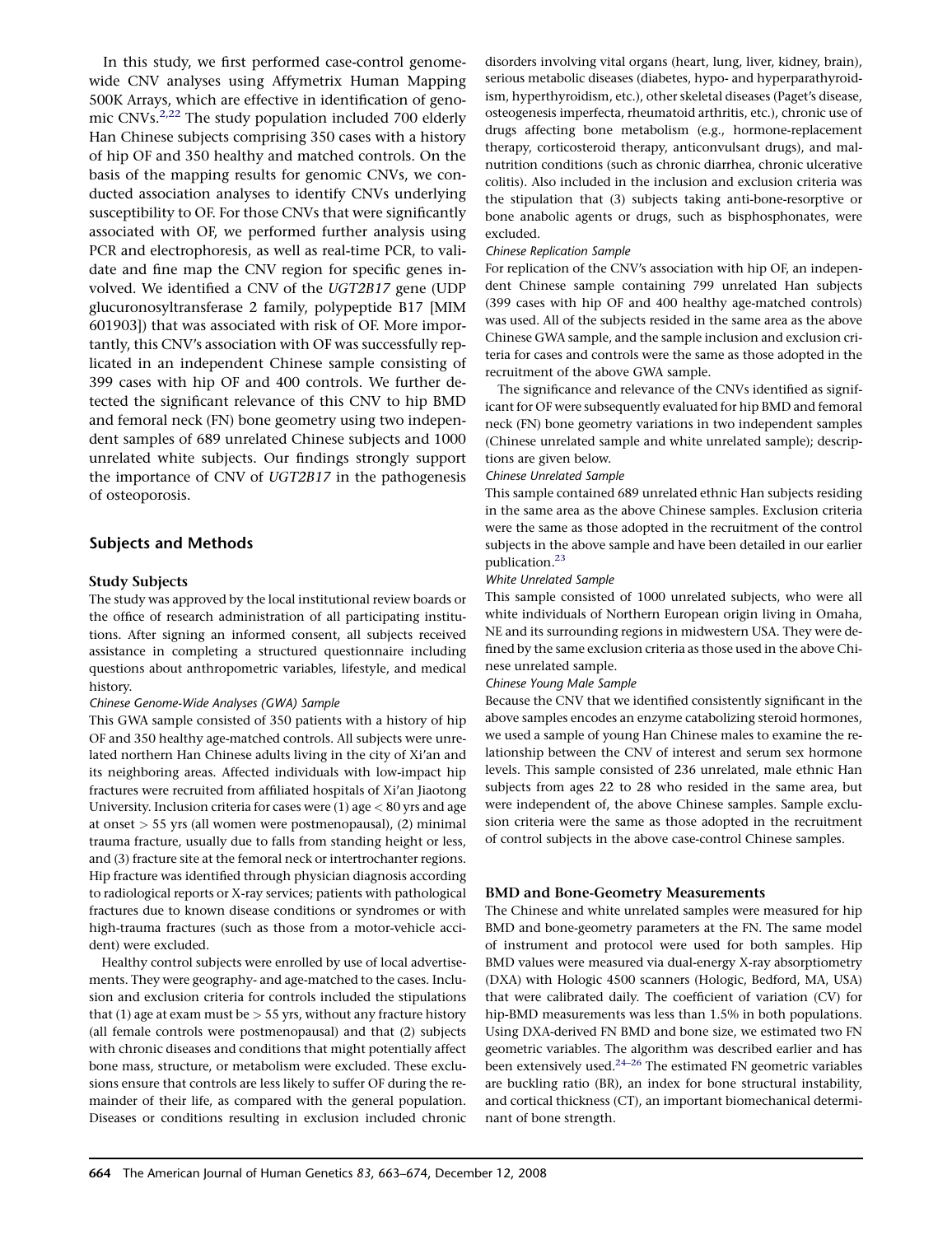## <span id="page-2-0"></span>Genome-wide Genotyping and Quality Control

Genomic DNA was extracted from peripheral-blood leukocytes with the use of standard protocols. Affymetrix Human Mapping 500K Array Sets (Affymetrix, Santa Clara, CA, USA), which consisted of two chips (Nsp and Sty) with ~250,000 SNPs each, were used for genotyping each subject from the Chinese GWA sample and the randomly selected white unrelated sample, according to the Affymetrix protocol. In brief, approximately 250 ng of genomic DNA was digested with restriction enzyme NspI or StyI. Digested DNA was adaptor ligated and PCR amplified for each enzyme-digested sample. Fragment PCR products were then labeled with biotin, denatured, and hybridized to the arrays. Arrays were then washed and stained with Phycoerythrin on Affymetrix Fluidics Station FS450 and scanned with the GeneChip Scanner 3000 7G for quantitation of fluorescence intensities. Data management and analyses were conducted with the Affymetrix GeneChip Operating System.

Genotyping calls were determined from the fluorescence intensities with the use of the DM algorithm with a 0.33 p value setting, $27$  as well as the BRLMM algorithm.<sup>[28](#page-10-0)</sup> As a result of the efforts of repeat experiments, all of the samples had a call rate of  $\geq 95\%$ and were thus included in subsequent analyses. The final mean BRLMM call rates reached a high level of 99.02% and 99.14% for the Chinese ( $n = 700$ ) and white ( $n = 1000$ ) samples, respectively.

#### Assessment of Genetic Background

The STRUCTURE 2.2 program<sup>[29](#page-10-0)</sup> and the method of genomic control<sup>30</sup> were applied to the Chinese GWA sample and the white unrelated sample for the detection of possible population stratification. For structure analysis, in each sample, 2000 SNPs tested to be in Hardy-Weinberg equilibrium were randomly selected genome-wide for clustering of all of the subjects. The program uses a Markov chain Monte Carlo (MCMC) algorithm to cluster individuals into different cryptic subpopulations on the basis of multilocus genotype data. Potential substructure was estimated under an a priori assumption of  $K = 2$  discrete subpopulations. For genomic control, we estimated the inflation factor  $(\lambda)$  on the basis of genome-wide SNP information.

## CNV Calculation

#### CNV Analysis of Autosomes in the GWA Sample by CNAT

DNA CNVs were calculated with the Affymetrix GeneChip Chromosome Copy Number Analysis Tool 4.0 (CNAT 4.0), which implements a Hidden Markov Model (HMM)-based algorithm to identify chromosomal gains and losses by comparing the signal intensity of each SNP probe set for each OF sample against a reference set. As an initial analysis, we used 350 unrelated control subjects as the reference set. We estimated CNVs from cases with OF by comparing the cases to the reference set. In calculating CNVs for controls, when an individual subject was the test sample, he or she was excluded from the reference set, so that the reference set contains all control subjects except the one being tested. CNV was defined when there were at least three consecutive SNPs showing consistent deletion or duplication. Because it was not possible to delineate the exact boundaries of each CNV with genome-wide SNP-genotyping arrays, we used the positions of SNPs to approximate CNV boundaries. After putative variant intervals of CNVs were identified in each individual, we used the following criteria to determine the boundaries of CNV regions (CNVR) (Figure S1, available online). If two individual CNVs overlapped, we merged them as a CNVR, using as boundaries the max-

imum-interval SNPs selected from these two CNVs. When the interval of the next overlapping individual CNV exceeded this CNVR, the boundaries would extend accordingly. $31$  In brief, a CNVR represented a union of overlapping CNVs. We used CNVRs to construct the genomic CNV map in Chinese samples. CNV Analysis of Chromosome X in the GWA Sample by CNAT

CNV of chromosome X was analyzed with CNAT with the use of the corresponding male or female reference set as follows. Each male case subject with OF was compared with a reference set comprising all 173 male controls, and each female OF case subject was compared with a reference set comprising all 177 female controls. In calculating CNVs of controls, when a male or female was the test sample, he or she was excluded from the corresponding reference set, so that the reference set contained all control subjects except the one being tested.

## Analysis of Association between CNV and OF in the GWA Sample

For association analyses, we used the following procedure to redefine the CNVs (those with frequencies exceeding 1%) contained in the CNVRs. We divided complex CNVRs (illustrated in plots C–E in Figure S1), including individual CNVs with discordant boundaries but overlapping regions, into several sub-CNVRs, so that the resulting sub-CNVRs had the same configurations as those in plots A and B in Figure S1. Thus, all CNVRs or sub-CNVRs contained only one kind of CNV with the same boundaries as those of their corresponding CNVR or sub-CNVR. CNVs with frequencies > 1%, defined by the above procedure, were selected for association analyses. For each CNV, we adopted the nonparametric Mann-Whitney U test to evaluate the significance of frequencydistribution differences, between cases and controls, using SPSS 13.0 software.<sup>8,9</sup> Two-tailed p values were estimated by 100,000 Monte Carlo simulations.  $p$  values  $< 0.05$  in our study were considered nominally significant and were subjected to Bonferroni correction to account for multiple comparisons. The conservative significance threshold for a single test was assessed at a type I error rate of 0.05/N. N was the total number of the tested CNVs. For the significant CNVs, we used a multivariate logistic-regression model to examine their relation to OF risk, taking into account potential covariates such as height, weight, sex, age, and age<sup>2</sup>.

#### CNV-Validation Experiments

As described later, in the [Results](#page-4-0) section, our initial CNAT analyses identified a CNV at 4q13.2 that was significantly associated with risk of OF. Previous studies showed that this region was a recombination "hotspot" region with deletion.<sup>2,31-34</sup> Hence, we performed the following experiments in order to validate this CNV.

PCR and Electrophoresis Experiments

PCR and electrophoresis experiments yielded DNA fragments that could be clearly distinguished for CNVs with and without homozygous deletion. Thus, these methods could be used to unambiguously detect and/or validate genotypes with a homozygous deletion at the CNV. Twenty subjects for each copy-number genotype, predicted by CNAT with the initial reference set, were selected for experimental analyses. Reactions were performed on genomic DNA samples with a total of 20  $\mu$ l reaction volume containing 10  $\mu$ l 2  $\times$ Taq PCR Master Mix (TIANGEN Biotech, Beijing, China), 10 pmol forward and reverse primers, and 50 ng of genomic DNA. Primers were designed with Primer Express 5.0 software from Applied Biosystems (Forward primer 5'-GGCAAAACAGAAGCACATT-3', Reverse primer 5'-AAAGCAAGAAAAGGAAGAATGA-3'). The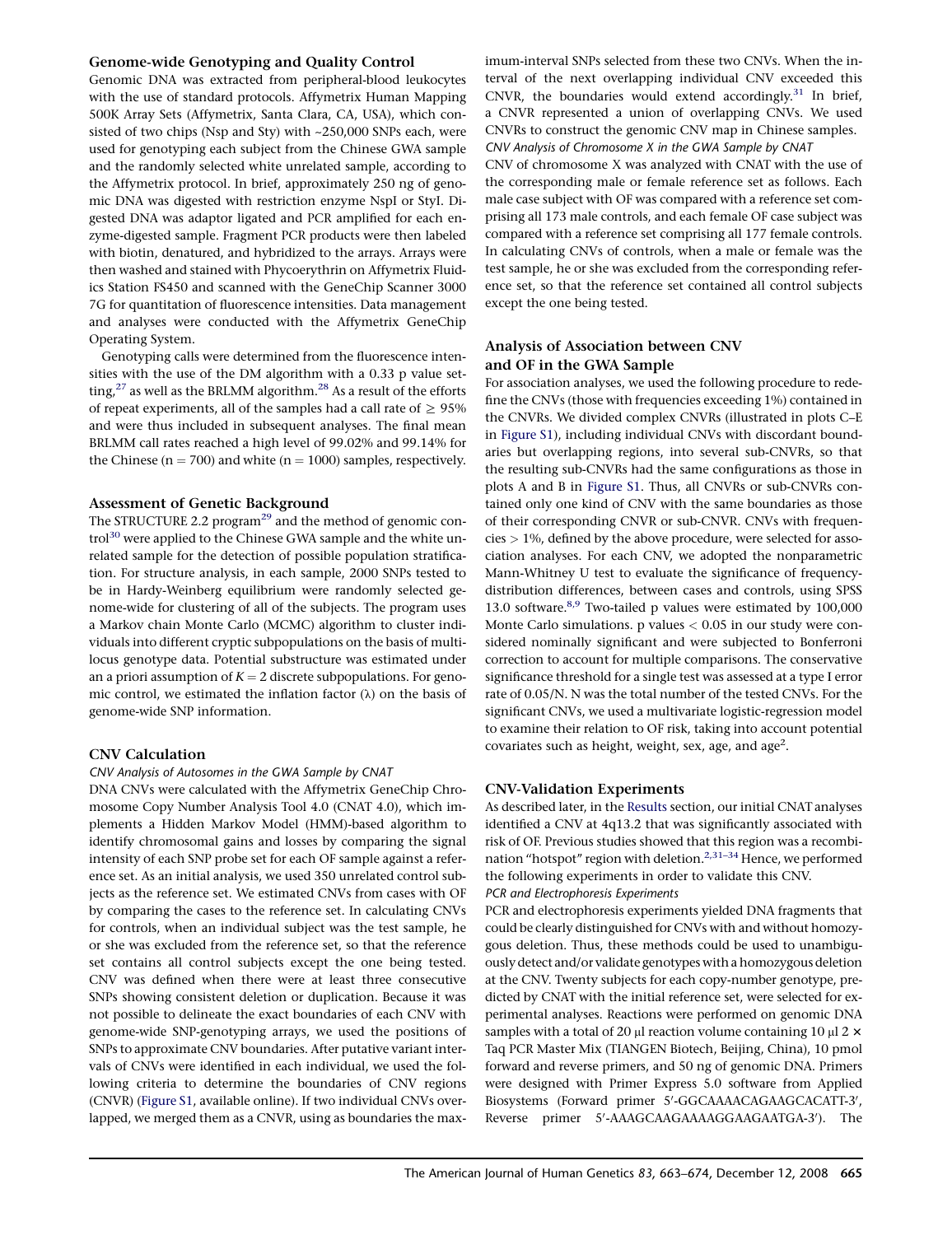<span id="page-3-0"></span>incubation was carried out at  $94^{\circ}$ C for 5 min, followed by 30 cycles at 94 $\rm ^{\circ}C$  for 30 s, 60 $\rm ^{\circ}C$  for 1 min, and 72 $\rm ^{\circ}C$  for 3 min in an Eppendorf Mastercycler (Eppendorf AG, Hamburg, Germany). All PCR products were examined by electrophoresis on 1.5% agarose and TBE gels and photographed with an Alpha Innotech Imager (Alpha Innotech, San Leandro, CA, USA). We found that the locus 4q13.2, inferred to have two copy numbers by CNAT, actually represented a homozygous deletion (see [Results\)](#page-4-0).

#### Reanalysis of CNV 4q13.2 by CNAT with New Reference Set

On the basis of the results of the PCR and electrophoresis experiments, we needed to reanalyze CNV 4q13.2 using CNAT for the following reasons. Estimation of raw copy numbers from SNP-mapping array data is based on the ratio of SNP probe-set signal intensity for each test sample versus the average for a reference set, which is assumed to have a copy number of two at all autosomal locations.Within a large reference set, the average copy number for most regions of human chromosomes is likely to be close to two. However, when a large reference set includes dominantly frequent polymorphisms in a region (such as deletions in this study), results of CNAT analyses for CNVs in this region might be skewed.<sup>35</sup> During PCR and electrophoresis experiments, we found a high frequency of homozygous deletions (75.4%) in the reference set. Consequently, it is likely that average intensity values for the reference set were too low, with the result that relatively high inaccuracy rates might be obtained in inferring heterozygous deletions and homozygotes without deletion (i.e., having two copies of the CNV), as recently shown.<sup>35</sup> Therefore, we used all subjects with a nonhomozygous deletion in the CNV at 4q13.2 and with sufficient average signal intensity for a reanalysis with CNAT as the reference set  $(n = 216)$  to recall CNV genotypes in this region. The newly ascertained genotypes at the CNV were used in all subsequent analyses. Real-Time PCR

According to the results of the above section, ''Reanalysis of CNV 4q13.2 by CNAT with the New Reference Set," we selected 20 subjects predicted to have homozygous deletions, 20 subjects predicted to have heterozygous deletions, and all of the subjects ( $n = 16$ ) predicted to be diploid to perform real-time PCR, in order to assess the statistical significance of differences in DNA-amplification rates between groups with different copy numbers. The amplification rate is highly correlated with the copy numbers at the CNV. The primers were the same as those described above. Reactions were conducted in a 384 plate with the ABI 7900HT Sequence Detector system (Applied Biosystems, Foster City, CA, USA). Amplicons were designed against the putative altered locus and a control locus (Actin), which was used for controlling differences in genomic-DNA purity and concentration of different samples. PCR was performed in a  $20 \mu$ l reaction volume containing 10 µl Power SYBR-Green PCR Master Mix (Applied Biosystems), 10 pmol forward and reverse primers, and 50 ng of genomic DNA. The reaction cycling conditions were 95 $\degree$ C for 10 min, followed by 40 cycles at 95 $\degree$ C for 15 s and at 60°C for 1 min. Sequence Detection Software (SDS) was used for exporting the threshold cycle (Ct) data and further analyzing differences in Ct values ( $\Delta$ Ct) between the test locus and the control locus. For groups predicted to have different copy numbers by CNAT analyses, a t test, with the significant threshold defined by  $p < 0.05$ , was used for comparing  $\Delta$ Ct values to determine the statistical significance of these predicted copy-number differences.

## Fine Mapping for CNV 4q13.2

With the Affymetrix Human Mapping 500K Array, CNV 4q13.2 contained three SNPs, namely rs4260611 (position: 69,067,201), rs4492065 (position: 69,072,839), and rs4860308 (position: 69,172,267). According to the UCSC Human Genome Browser, the UGT2B17 gene is located within this region. As a result of a lack of direct DNA-sequence data, the positions of rs4260611 and rs4860308 were not the exact boundaries of CNV 4q13.2. Consequently, for the purpose of fine mapping and identification of the susceptible gene(s) inside the CNV, we extended the CNV boundaries to the neighboring SNPs, i.e., rs1730872 (next to rs4260611) and rs293430 (next to rs4860308), to be inclusive. The interval between these two SNPs is the maximal region that will cover this CNV (physical position: 68,871,643–69,625,838). Four additional protein-coding genes, named YTH domain containing 1 (YTHDC1); transmembrane protease, serine 11E (TMPRSS11E [MIM 610399]); transmembrane protease, serine 11E2 (TMPRSS11E2); and UDP glucuronosyltransferase 2 family and polypeptide B15 (UGT2B15 [MIM 600069]), are localized within this region ([Figure 2](#page-7-0)BII). In order to determine whether these genes were involved in this CNV, we used the same genomic-DNA samples as those described in the ''Real-Time PCR'' section in the Supplemental Material and Methods section of the Supplemental Data to conduct separate real-time PCR experiments for the estimation of copy numbers for the above five genes (primer sequences are presented in Table S1). Because a high level of sequence identity exists between UGT2B17 and UGT2B15, we used gene-specific markers described by Wilson et al.<sup>[34](#page-11-0)</sup> to distinguish UGT2B17 and UGT2B15 (marker C: within exon 1 of UGT2B17; marker G: within exon 1 of UGT2B15).

Subsequently, in order to further validate UGT2B17 gene deletion, we selected three additional markers described by Wilson et al,<sup>[34](#page-11-0)</sup> which were marker D, located in the 5' upstream region of UGT2B17; marker E, located within exon 6 of UGT2B17; and a deletion marker, J, for UGT2B17 (see Figure S2) for performance of PCR amplification (PCR procedure described in the Supplemental Material and Methods section of the Supplemental Data) on the same subjects used in the above real-time PCR experiments. The ability to amplify markers D and E indicated the presence of UGT2B17. The ability to amplify marker J indicated the absence of the genomic region covering UGT2B17.

#### Replication of CNV's Association with OF

To validate the association between the CNV of UGT2B17 and OF, we genotyped the UGT2B17 gene copy number, by real time PCR, using UGT2B17 gene-specific marker C, in the Chinese replication sample. The reaction conditions were the same as those described in the above ''Real-Time PCR'' section. Then, we used marker J to perform PCR and electrophoresis experiments in order to validate and differentiate subjects with one or two copy numbers. Association analysis was conducted via the same procedure as that described in the above '['Analysis of Association between CNV and](#page-2-0) [OF in the GWA Sample'](#page-2-0)' section. Because this test was for hypothesis-based confirmation, a one-sided p value < 0.05 was considered significant.

## Association Analyses between CNV and BMD or Bone Geometry in Chinese Unrelated Sample

To further explore the relationship between UGT2B17 gene copy number and osteoporosis risk, we performed association analyses between this CNV and BMD or bone geometry in the Chinese unrelated sample. The UGT2B17 gene copy number was genotyped via the same procedure as that described in the above "Replication of CNV's Association with OF" section. The significant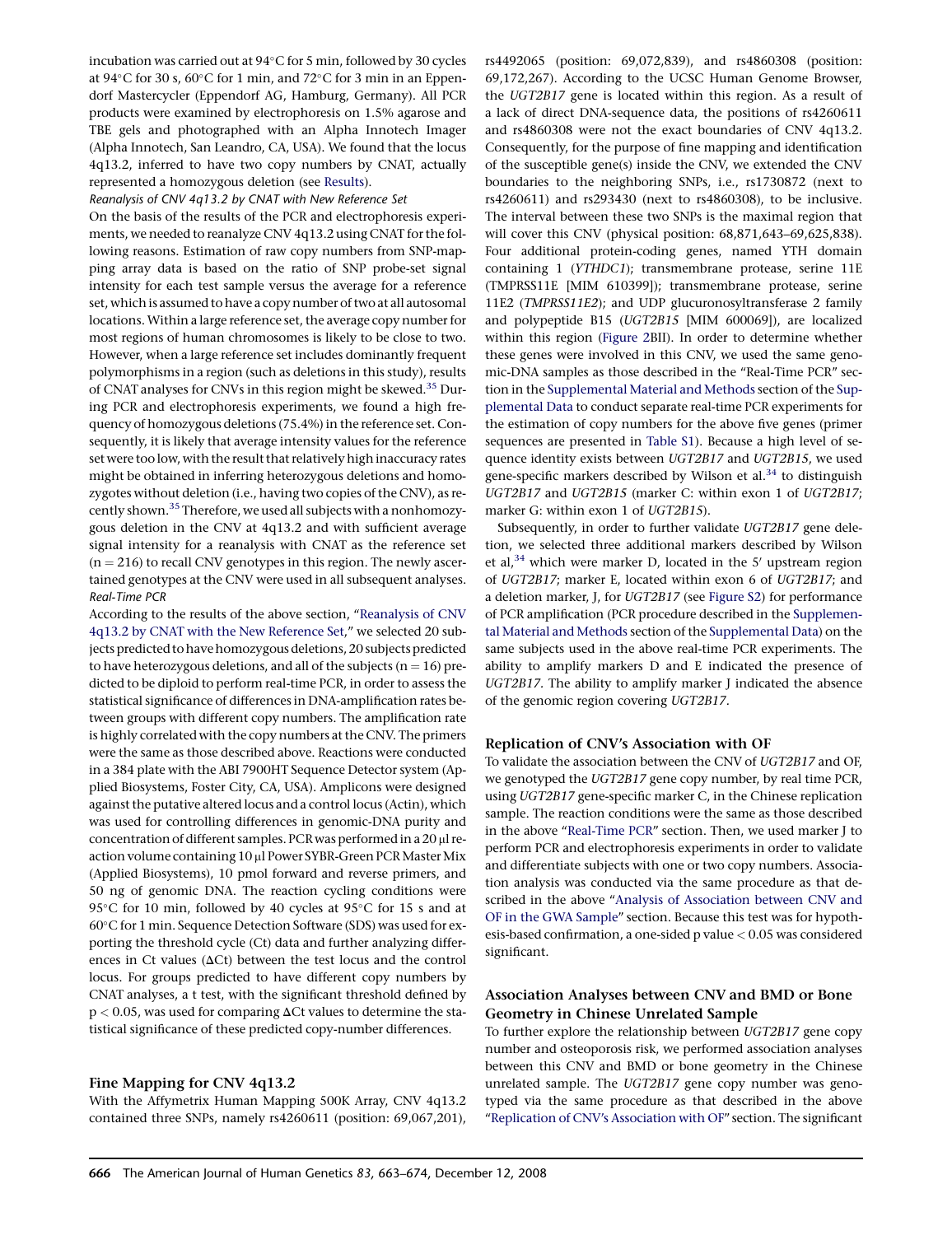<span id="page-4-0"></span> $(p < 0.05)$  terms of height, weight, sex, age, age<sup>2</sup>, and time since menopause (for postmenopausal females) were used as covariates in multiple-regression analyses for the adjustment of derived BMD, BR, and CT values. Association analyses were performed for the adjusted residues by ANOVA in Minitab software (Minitab, State College, PA, USA). A one-sided p value  $< 0.05$  was considered significant.

## Population Differentiation of CNV

Previous studies suggested that some CNVs might have elevated population differentiation.<sup>2,6</sup> In order to test potential ethnic differentiation and associated effects of the CNVs that were significantly associated with osteoporosis in Chinese subjects, we calculated copy numbers for these CNVs with CNAT in the 1000 white subjects, using genotype data from the Affymetrix Human Map-ping 500K Array.<sup>[36](#page-11-0)</sup> Three hundred out of the successfully genotyped 1000 white subjects were randomly selected as an initial reference set, and all 1000 subjects were screened by CNAT with the use of this reference set. When a subject in the reference set was screened by CNAT for CNV, however, he or she was excluded from the reference set. Using the protocol for CNAT-based CNV analyses that we used in the Chinese GWA sample, we consistently performed reanalysis by using an updated reference set including 230 subjects with two copy numbers. We subsequently performed association analyses between the CNVs and BMD and/or bone geometry parameters (all tested and adjusted for covariates of height, weight, sex, age, age<sup>2</sup>, and time since menopause [for postmenopausal females only] by multiple regression) in white individuals by ANOVA to examine whether they had consistent effects on risk for osteoporosis. The significance level was defined as a onesided p value  $< 0.05$ .

# Relationships between Serum Sex Hormones and UGT2B17 Gene Copy Number

The UGT2B17 gene encodes a key enzyme responsible for glucuronidation of androgens and their metabolites in humans. Androgen is a major source for estrogen, and both have direct effects in stimulating bone formation. Therefore, it is reasonable to hypothesize that UGT2B17 influences serum androgen or estrogen concentrations, specifically through gene-dosage changes via CNVs. To assess this hypothesis, we examined the relationship between serum total testosterone or estradiol levels and UGT2B17 gene copy number, respectively. Two hundred and thirty six unrelated Chinese young male subjects aged 22–28 yr (mean 23.6  $\pm$  1.8) were recruited. After the subjects fasted overnight, 4 ml blood samples were collected from them at roughly 9 a.m. Serums were prepared from clotted blood and stored at  $-80^{\circ}$ C until use. Serum testosterone and estradiol concentrations were quantified by Iodine [<sup>125</sup>I] Testosterone Radioimmunoassays (RIA) Kit (Tianjing Nine Tripods Medical & Bioengineering, China; limit of detection 2.1 pg/ml, intra-assay CV 7%, inter-assay CV 8%) and Iodine  $[^{125}I]$ Estradiol RIA kit (Tianjing Nine Tripods Medical & Bioengineering, China; limit of detection 2.1 pg/ml, intra-assay CV 7%, inter-assay CV 9%), respectively. All experimental procedures were conducted according to the manufacturer's instructions.

UGT2B17 gene copy number was genotyped by the same procedure as described in the section entitled ''[Replication of CNV's](#page-3-0) [Association with OF.](#page-3-0)'' Differences in serum sex-steroid levels between the different genotypes (UGT2B17 homozygous deletion versus one or two copy numbers) were compared in Minitab software with a Student's t test.

# Results

The basic characteristics of all sample sets are summarized in [Table 1](#page-5-0). In testing for potential within-population stratification of our Chinese GWA sample and randomly selected white unrelated sample, the STRUCTURE program showed that all subjects within each population were clustered together as one homogeneous sample. The estimated  $\lambda$  values were 1.02 and 1.01 for our Chinese GWA sample and white unrelated sample, respectively. These results indicate that there is no detectable significant population stratification within our Chinese and white samples.

# Genome-wide CNV Distribution in the Chinese GWA Sample

Excellent SNP call rates were obtained for DNA samples with the use of the 500K SNP mapping array. The final average genotyping call rate of the entire sample is 99.02%, which demonstrates high-quality allele-intensity data in this study. We used CNVRs to construct the genomic CNV map. By combining all of the individual CNV data analyzed by CNAT in the Chinese sample, we assembled a genomic map consisting of 727 CNVRs (Table S2) with an average and median size of 349.4 Kb and 223.6 Kb, respectively, covering 8.5% (254 Mb) of the human genome. [Figure 1](#page-6-0) shows the genomic distribution of these 727 CNVRs, of which 439 were singletons (marked by green lines) and 74 had CNVs with frequencies exceeding 1% (marked by red lines).

# Association Analyses of Common CNVs in the Chinese GWA Sample

In order to detect the distribution difference between cases and controls, we redefined 116 common CNVs (Figure S1) with  $>1\%$  frequency from these 74 CNVRs for performance of the Mann-Whitney U test. We observed that CNV 4q13.2 had a significant distribution difference. According to the initial CNAT analyses, CNV 4q13.2 had three genotypes ([Figure 2](#page-7-0)AI), namely, individuals with four, three, and two copy numbers. Results of PCR and electrophoresis experiments, however, showed that the CNV locus at 4q13.2 inferred to have two copy numbers by CNAT analyses with the initial reference data set, actually represented a homozygous deletion ([Figure 2A](#page-7-0)II). Thus, we reanalyzed CNV 4q13.2 in the total sample with CNAT (See the [Subjects and Methods](#page-1-0) section for details), and we concluded that there were 484 subjects (69.1%) with a homozygous deletion ([Figure 2](#page-7-0)BIc), 200 subjects (28.6%) with a heterozygous deletion ([Figure 2-](#page-7-0) BIb), and 16 subjects (2.3%) with two copy numbers ([Figure 2](#page-7-0)BIa). The newly ascertained genotypes at CNV 4q13.2 were then used in all subsequent analyses. Realtime PCR analyses further confirmed that the average  $\Delta$ Ct value for DNA samples with two copy numbers was significantly lower than that obtained from DNA with a heterozygous deletion at 4q13.2 ( $p = 2.8 \times 10^{-5}$ ). This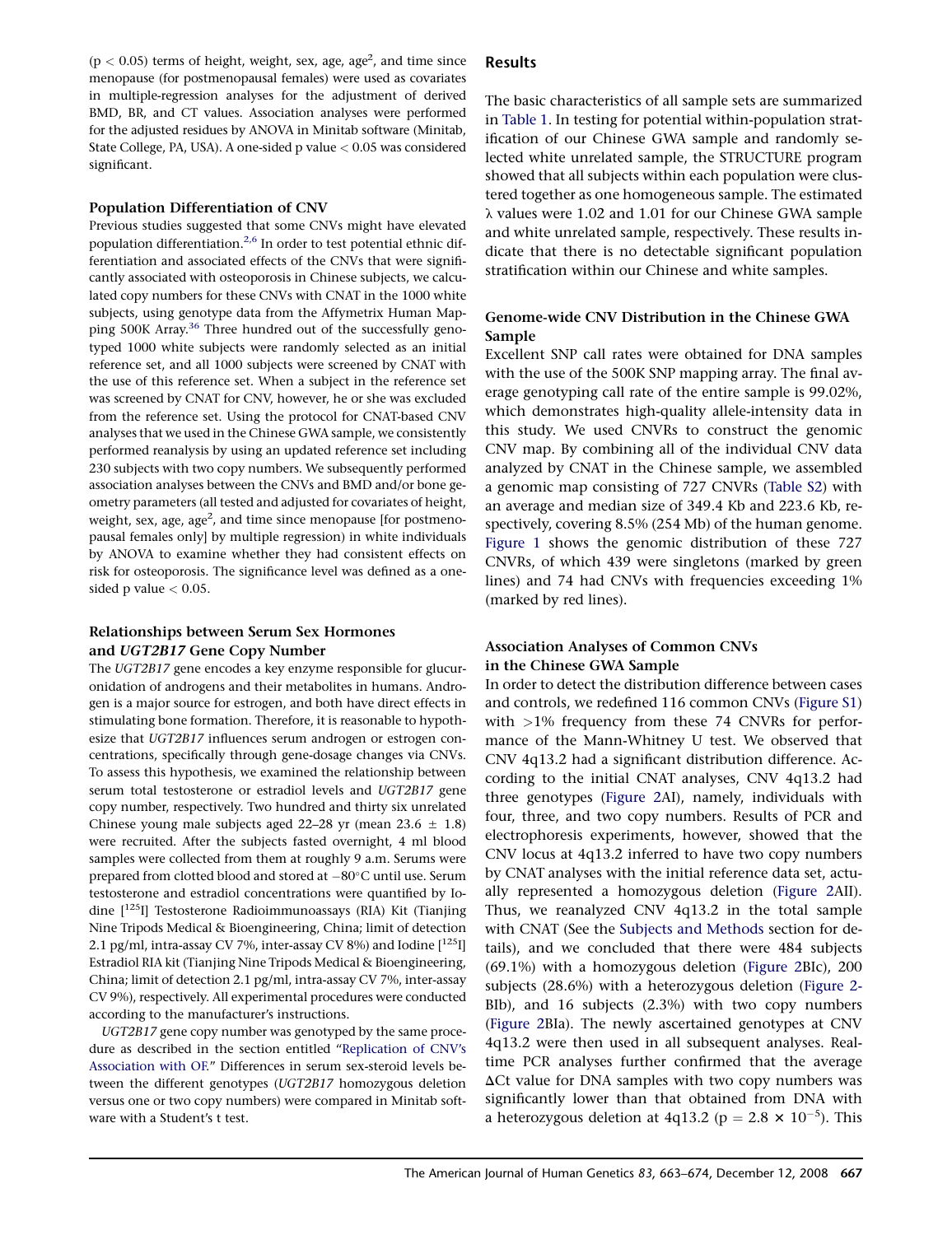<span id="page-5-0"></span>

|             | Table 1. Basic Characteristics of the Study Subjects                 |                                                                                                                                                                                                                   |              |               |                                                                                        |               |              |
|-------------|----------------------------------------------------------------------|-------------------------------------------------------------------------------------------------------------------------------------------------------------------------------------------------------------------|--------------|---------------|----------------------------------------------------------------------------------------|---------------|--------------|
|             | Sample 1                                                             |                                                                                                                                                                                                                   | Sample 2     |               |                                                                                        |               |              |
| Trait       | Case                                                                 | Control                                                                                                                                                                                                           | Case         | Control       | Sample 3                                                                               | Sample 4      | Sample 5     |
| lumber      | 350                                                                  | 350                                                                                                                                                                                                               | 399          |               | 689                                                                                    | 1000          | 236          |
| Age (yr)    | 69.35 (7.41)                                                         | 69.54 (6.09)                                                                                                                                                                                                      | 67.32 (10.3) | 67.14(8.34)   | 52.45 (16.50)                                                                          | 50.23 (18.24) | 23.56 (1.83) |
| Weight (kg) | 59.15 (12.05)                                                        | 59.61 (10.84)                                                                                                                                                                                                     | 59.51 (9.23) | 61.11 (9.81)  | 62.74 (12.10)                                                                          | 80.16 (17.79) | 66.00 (9.54) |
| Height (cm) | 162.84 (8.31)                                                        | 159.41 (9.20)                                                                                                                                                                                                     | 160.48(7.62) | [59.37 (7.41) | 161.90 (10.74)                                                                         | 170.83 (9.74) | .72.06(6.15) |
| Male/Female | 124/226                                                              | 73/177                                                                                                                                                                                                            | .06/293      | 105/295       | 263/426                                                                                | 501/499       | 236/0        |
| Hip BMD     |                                                                      |                                                                                                                                                                                                                   |              |               | 0.878 (0.145)                                                                          | 0.971(0.154)  |              |
|             |                                                                      |                                                                                                                                                                                                                   |              |               | 0.142 (0.029)                                                                          | 0.156 (0.028) |              |
|             |                                                                      |                                                                                                                                                                                                                   |              |               | 12.24(2.81)                                                                            | 12.09(2.35)   |              |
|             | hinese replication sample, Sample 3 to the Chinese unrelated sample, | ata are shown as mean (standard deviation). Abbreviations are as follows: BMD, bone-mineral density; CT, cortical thickness; BR, buckling ratio. Sample 1 corresponds to the Chinese GWA sample, Sample 2: to the |              |               | Sample 4 to the white unrelated sample, and Sample 5 to the Chinese young male sample. |               |              |

result supports the conclusion that the DNA copy number from samples inferred by CNAT as having two copies was indeed greater than the DNA copy number from samples inferred by CNAT as having one copy. DNA samples with homozygous deletion were observed as nonspecific amplification with weak signal intensity or failed amplification.

[Table 2](#page-8-0) lists the distribution of CNV 4q13.2 in the GWA sample. The prevalence of the deletion polymorphism in controls was concordant with that expected from the Hardy-Weinberg equilibrium (HWE) test ( $p = 0.63$ ). The p value for the distribution difference between cases and controls was calculated to be 2.0  $\times$  10<sup>-4</sup> [95% confidence interval (CI):  $0\text{--}4.8\times 10^{-4}$ ] on the basis of CNAT reanalyses with the updated reference set. This p value remained significant even after conservative Bonferroni correction for multiple testing by the number ( $n = 116$ ) of CNVs examined (corrected  $p = 0.023$ ). When all covariates were considered simultaneously, multivariate logistic-regression analysis indicated that the odds ratio (OR) was 1.73 (95% CI: 1.22–2.45, subjects with a heterozygous deletion and two copy numbers versus subjects with a homozygous deletion,  $p = 0.001$ . This result suggests that CNV in 4q13.2 was a significant predictor for the risk of hip OF, independent of the adjusted covariates (i.e., age, sex, height, and weight).

# Fine Mapping for CNV 4q13.2

Five protein-coding genes, including UGT2B17, YTHDC1, TMPRSS11E, TMPRSS11E2, and UGT2B15, are located within CNV 4q13.2 and its flanking region ([Figure 2B](#page-7-0)II). In order to determine whether these genes were involved in this CNV, we conducted independent real-time PCR experiments to estimate copy numbers for each of these five genes. Gene copy-number deletion was only observed for UGT2B17 (Table S1), indicating that UGT2B17 is the only gene contained in CNV 4q13.2.

In order to further validate UGT2B17 gene deletion, we selected three additional markers (marker D: within 5' upstream region of UGT2B17, marker E: within exon 6 of UGT2B17, marker J: a deletion marker for UGT2B17) for the performance of PCR and electrophoresis analysis (Figure S2). The results of these experiments showed that the ability to amplify markers D and E was concordant with the amplification of marker C (within exon 1 of UGT2B17). Thus, subjects with two copies of UGT2B17 had the ability to amplify markers C, D, and E but not marker J ([Figure 2B](#page-7-0)IIIa), whereas subjects with a heterozygous deletion showed the ability to amplify markers C, D, E, and J simultaneously ([Figure 2](#page-7-0)BIIIb). Subjects with a homozygous deletion had the ability to amplify only marker J and not C, D, or E [\(Figure 2](#page-7-0)BIIIc). These results indicate that there was a deletion polymorphism in the 150 kb interval spanning the whole UGT2B17 gene (Figure S2).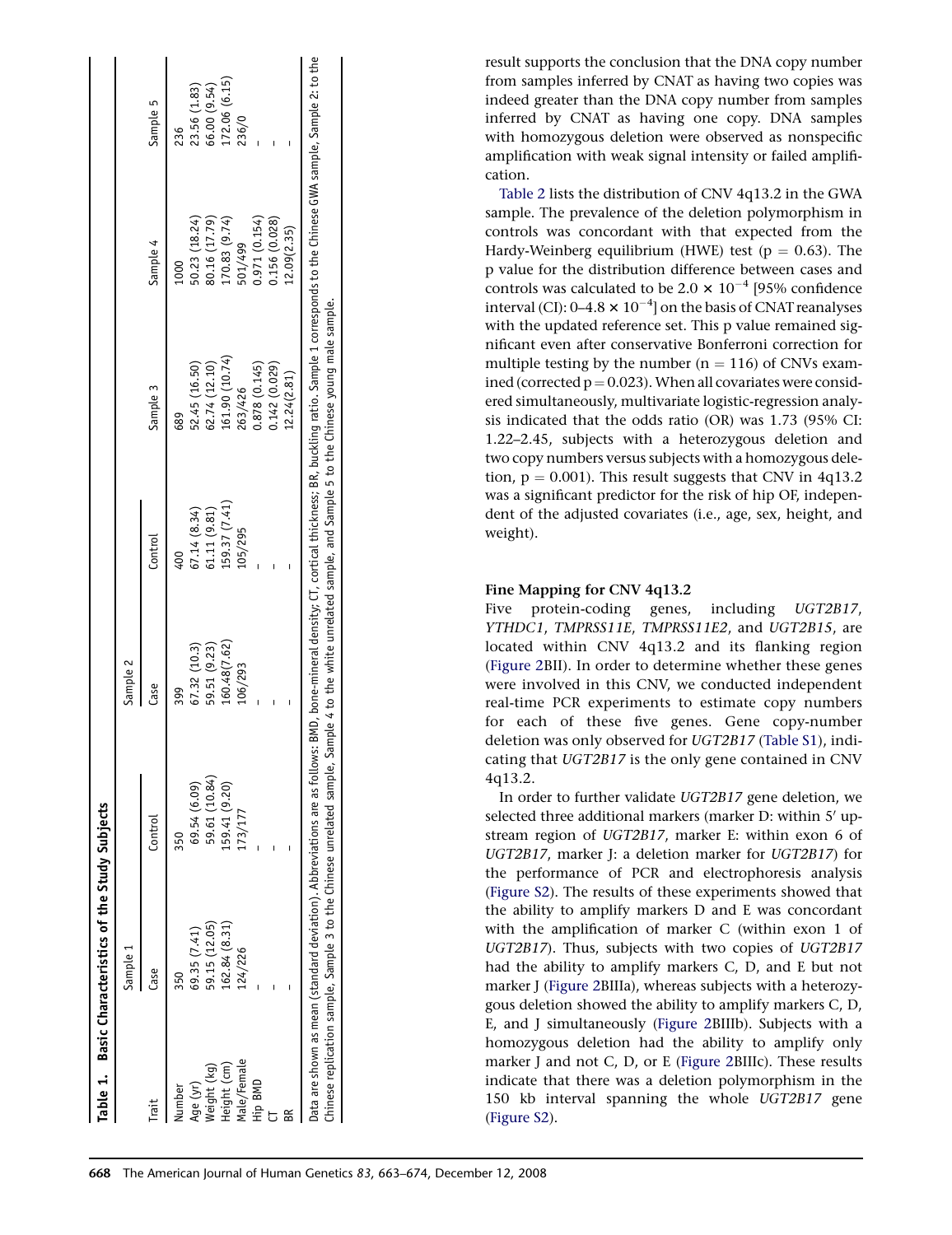<span id="page-6-0"></span>

# Replication of UGT2B17 Gene Copy-Number Association with OF

In the Chinese replication sample, we detected 582 subjects (72.84%) with a homozygous deletion, 209 (26.16%) with a heterozygous deletion, and eight (1.0%) with two copy numbers (HWE test in control:  $p = 0.19$ ; [Table 2](#page-8-0)). Significant association was successfully replicated between UGT2B17 gene copy number and OF ( $p = 6.34 \times 10^{-3}$ ). A logistic-regression model consistently indicated an increased risk of OF in subjects with an existing UGT2B17 gene (OR = 1.58, 95% C.I.: 1.12–2.22,  $p = 0.01$ ).

# Association Analyses of UGT2B17 Gene Copy Number in the Chinese Unrelated Sample

To further explore the relationship between UGT2B17 CNV and osteoporosis risk, we genotyped UGT2B17 gene copy number in the Chinese sample of 689 unrelated subjects, and we found 529 subjects (76.8%) with a homozygous deletion, 149 (21.6%) with a heterozygous deletion, and 11 (1.6%) with two copy numbers (HWE test:  $p =$ 0.92). Because the low frequency of two copy numbers of the UGT2B17 gene was detected, we combined the subjects with two copy numbers and those with heterozygous deletion as one group for the performance of subsequent association analysis. [Figure 3](#page-8-0) lists the association results between BMD, FN bone geometry (CT and BR), and the CNV of UGT2B17. Compared to subjects with a homozygous deletion, subjects with one or two UGT2B17 gene copy numbers had significantly lower BMD (3.4% lower, 0.855 g/cm<sup>2</sup> versus 0.885 g/cm<sup>2</sup>, p = 5.0  $\times$  10<sup>-4</sup>), thinner

# Figure 1. Genomic Distribution of 727 CNVRs Identified in Chinese Subjects

The approximate locations of all CNVRs are shown by lines. CNVRs observed in only one subject (singleton) are indicated in green, and CNVRs identified in multiple individuals are indicated in blue (<1% frequency) and red  $(>1%$  frequency).

CT (3.5% lower, 0.138 cm versus 0.143 cm,  $p = 0.003$ ), and a higher BR (5.5% higher, 12.8 versus 12.1,  $p = 5.0 \times 10^{-4}$ ). The contribution of the CNV of UGT2B17 to variations in BMD, CT, and BR was 1.43%, 1.08%, and 1.46%, respectively.

# Association Analyses of UGT2B17 Gene Copy Number in the White Unrelated Sample

In the white sample of 1000 unrelated subjects, we detected 119 subjects (11.9%) with a homozygous deletion, 444 subjects (44.4%) with a heterozygous deletion, and 437 sub-

jects (43.7%) with two copy numbers (HWE test:  $p = 0.70$ ). We tested for the independence between genotype and ethnic background and found that CNV of UGT2B17 had a different frequency distribution in Chinese subjects (unrelated sample: 76.8% had homozygous deletions, 21.6% had heterozygous deletions, and 1.6% had two copy numbers) than in white subjects (2 df,  $p < 0.0001$ ). Consistent with the results obtained in the unrelated Chinese sample, higher UGT2B17 copy numbers in the white sample were significantly associated with lower BMD (copy numbers 0 versus 1 versus 2: 0.986 g/cm<sup>2</sup> versus 0.973 g/cm<sup>2</sup> versus 0.964 g/cm<sup>2</sup>, respectively;  $p = 0.021$ ), thinner CT (0.159) cm versus 0.156 cm versus 0.152 cm;  $p = 0.017$ ), and higher BR (11.71 versus 12.01 versus 12.20;  $p = 0.012$ ) ([Figure 3](#page-8-0)B). In the white sample, the contribution of the CNV of UGT2B17 to variations in BMD, CT, and BR was 0.67%, 0.71%, and 0.77%, respectively. Compared to those with a homozygous deletion, subjects in whom the UGT2B17 gene was present (including those with two and one copy numbers) had a 1.77% lower BMD, a 3.14% lower CT, and a 3.37% higher BR.

# Relationships between Serum Sex Hormones and UGT2B17 Gene Copy Number

In the 236 unrelated Chinese young males studied, we detected 181 subjects (76.7%) with a homozygous deletion, 49 subjects (20.8%) with a heterozygous deletion, and six subjects (2.5%) with two copy numbers (HWE test:  $p = 0.27$ ). Compared with those with one or two UGT2B17 gene copy numbers, subjects with homozygous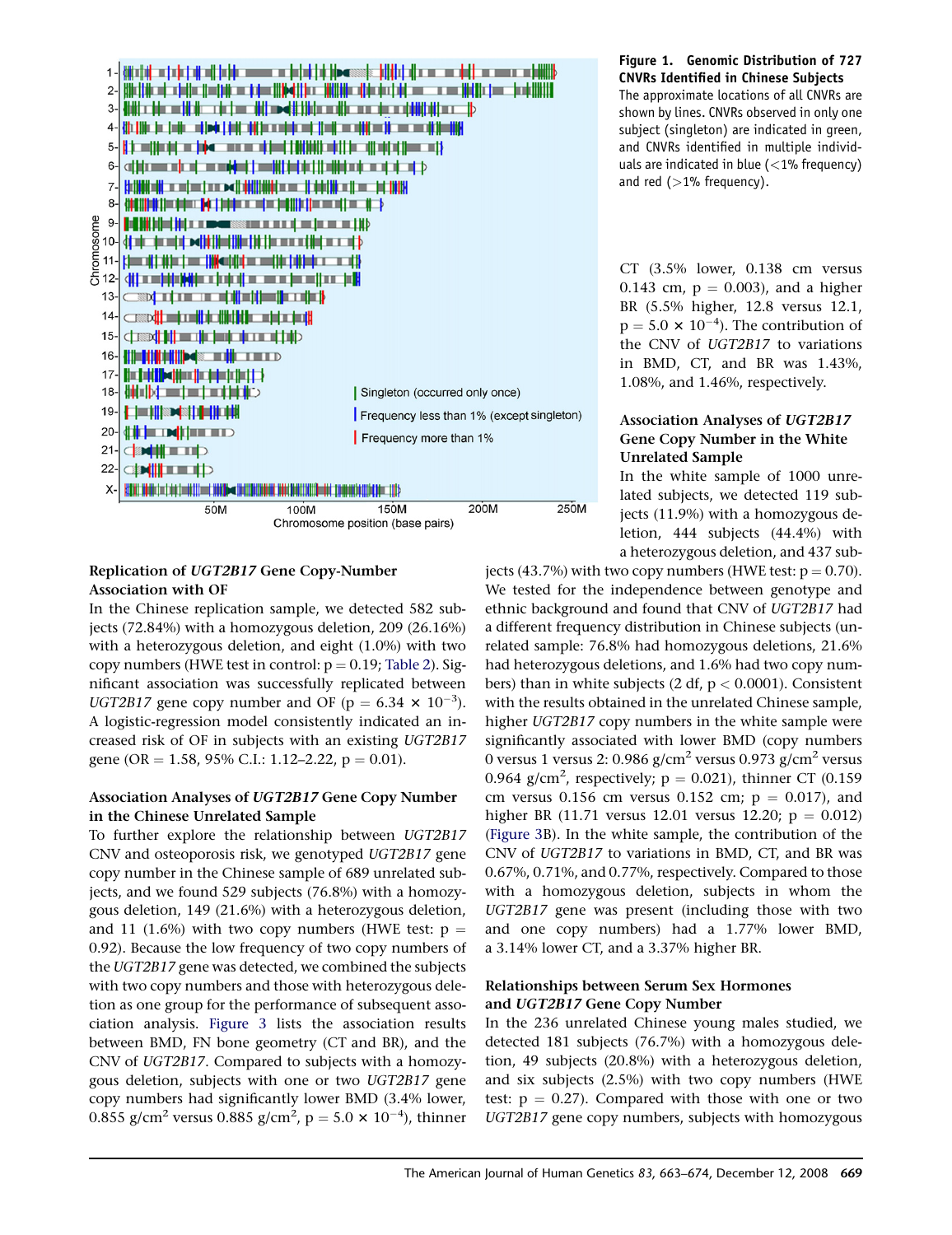<span id="page-7-0"></span>

## Figure 2. Examples of Copy-Number Determination at 4q13.2 by CNAT Analyses with Affymetrix Human Mapping 500K Array Data and Electrophoresis Analyses

A: CNV 4q13.2 calculated by CNAT analyses with the 350 unrelated control subjects used as the reference set.

AI: Three genotypes of the CNV 4q13.2: four copy numbers (a), three copy numbers (b), and two copy numbers (c). The x axis denotes genomic position. The y axis denotes the log2 ratio, which was calculated by comparison of the allele-intensity values of the test sample with those of the reference set.

AII: Electrophoresis analysis for PCR products (with deletion-specific primers) from the three genotypes at the CNV. Results for 4q13.2 inferred to have two copy numbers by CNAT analyses reveal no PCR products, indicating that this sample actually reflects a homozygous deletion.

B: CNV 4q13.2 calculated by CNAT with all of the subjects with nonhomozygous deletion used as the updated reference set.

BI: Three genotypes of CNV 4q13.2: two copy numbers (a), one copy number, (b) and zero copy numbers (c).

BII: On the basis of the UCSC Human Genome Brower, five genes are located in 4q13.2. The heavy arrow above "UGT2B17" means that the gene was found in CNV 4q13.2 with SNPs of rs4260611 and rs4860308 used as boundaries. When the boundaries were extended to SNPs of rs1730872 and rs293430 (the interval between these two SNPs was the maximal potential region for this CNV), four more protein-coding genes, named YTHDC1, TMPRSS11E, TMPRSS11E2, and UGT2B15, were found to be localized within this region (light arrows). CNV was only observed in UGT2B17.

BIII: Electrophoresis analysis for PCR products from gene-specific markers C (within exon 1 of UGT2B17), D (within 5' upstream of UGT2B17), and E (within exon 6 of UGT2B17) and from deletion marker J of UGT2B17. Subjects with two copy numbers of UGT2B17 had the ability to amplify markers C, D, and E but not marker J (a). Subjects with heterozygous deletion showed the ability to amplify markers C, D, E, and J simultaneously (b). Subjects with homozygous deletion had the ability to amplify only marker J (c). The results revealed that there was a deletion polymorphism in a 150 kb interval spanning the whole UGT2B17 gene.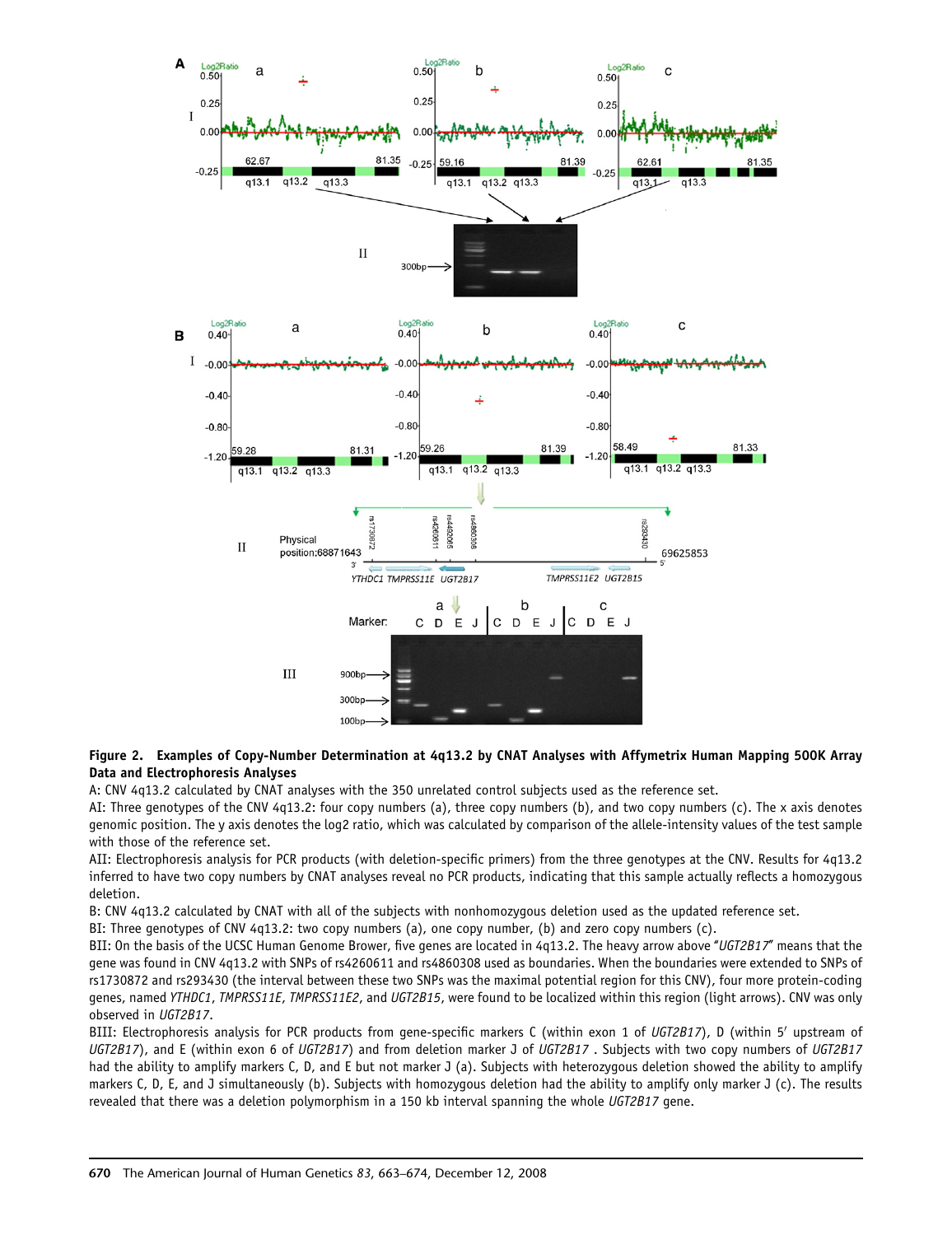### <span id="page-8-0"></span>Table 2. Distribution of UGT2B17 Copy Number or CNV 4q13.2 in Two Chinese Case-Control Samples

| Sample             | <b>Status</b> | Copy Numbers |     |    |                          |                                             |                     |
|--------------------|---------------|--------------|-----|----|--------------------------|---------------------------------------------|---------------------|
|                    |               |              |     |    | <b>HWE</b>               | p Value (95% CI)                            | OR (95% CI)         |
| GWA sample         | case          | 220          | 119 | 11 | $\overline{\phantom{0}}$ | $2.0 \times 10^{-4}$                        | $1.73(1.22 - 2.45)$ |
|                    | control       | 264          | 81  |    | 0.63                     | $(0 - 4.8 \times 10^{-4})$                  |                     |
| Replication sample | case          | 275          | 119 |    | $\overline{\phantom{a}}$ | $6.3 \times 10^{-3}$                        | $1.58(1.12 - 2.22)$ |
|                    | control       | 307          | 90  |    | 0.19                     | $(5.9 \times 10^{-3} - 6.8 \times 10^{-3})$ |                     |

Fine-mapping result indicated that UGT2B17 is the only gene contained in CNV 4q13.2. Abbreviations are as follows: GWA, genome-wide analysis; HWE, Hardy-Weinberg equilibrium; C.I., confidence interval; OR, odds ratio. p values were calculated via a nonparametric Mann-Whitney U test. Odds ratios were calculated with a logistic-regression model (copy number 0 versus copy numbers 1 and 2), with potential covariates such as height, weight, sex, age, and age<sup>2</sup> taken into account.

deletions of UGT2B17 had significantly higher concentration levels of testosterone ( $p = 0.005$ ) and estradiol  $(p = 0.01)$  [\(Table 3](#page-9-0)).

# **Discussion**

In this study, we generated a preliminary genome-wide map of CNVRs identified in Chinese subjects and found that nearly 80% of these CNVRs overlapped with previously reported CNVRs, according to the Database of Genomic Variants. Importantly, we discovered that CNV 4q13.2 was significantly associated with the risk of OF. This CNV was one of the CNVs that overlapped with those reported in previous studies, and it was located within a recombina-tion "hotspot" region.<sup>[2,31,32,37](#page-10-0)</sup> CNV 4q13.2 was common in our Chinese study samples; a high frequency of 76.8% was found in the Chinese unrelated subjects, and this frequency is consistent with the findings that Terakura et al. observed in an East Asian sample.<sup>[33](#page-11-0)</sup> Confirmatory real time PCR experiments and replication study lent further support for the concept that the existence of the UGT2B17 gene in CNV 4q13.2 might increase OF risk compared to a homozygous deletion in this CNV. Specifically, in both Chinese and white samples, the presence of the UGT2B17 gene was significantly associated with lower BMD, thinner CT, and higher BR, all of which have been consistently identified as major risk factors for the development of OF. Our results consistently supported the important effect of the CNV of UGT2B17 to the pathogenesis of osteoporosis.

CNVs might be the consequence of recurrent events via nonallelic homologous recombination, mediated by higher-order genomic structural features.<sup>[38](#page-11-0)</sup> Copy-numberdeletion variants can be subjected to increased selection pressures.[38](#page-11-0) Our results revealed that CNV of UGT2B17 had an ethnic differentiation, which lends strong support to previous findings.<sup>2,6</sup> Copy-number deletion of UGT2B17 is much more common in Chinese subjects than in white subjects, and the differential frequency of this deletion in these two populations might contribute to the overall lower risk of OF in Chinese individuals than in white individuals. Despite this differential frequency of deletion, the relation-

ship between CNV of UGT2B17 and the risk of osteoporosis exhibited the same trend within both Chinese and white populations; i.e., higher gene copy numbers were associated with lower BMD, thinner CT, higher BR, and an increased risk of OF in both populations.

One possible mechanism by which CNVs cause phenotypic diversity is by alteration of the expression of copynumber-variant genes; i.e., dosage effects might underlie



Figure 3. Comparisons of Hip BMD, CT, and BR Values for CNVs of UGT2B17 in Chinese and White Unrelated Samples

(A) Chinese unrelated sample.

(B) White unrelated sample.

p values were estimated with the use of an ANOVA. For the Chinese unrelated sample, because a low frequency (1.6%) of two copy numbers of the UGT2B17 gene were detected, we combined the subjects with two copy numbers and heterozygous deletions as one group to perform the association analysis. Error bars denote standard error. Abbreviations are as follows: BMD, bone mineral density; CT, cortical thickness; BR, buckling ratio.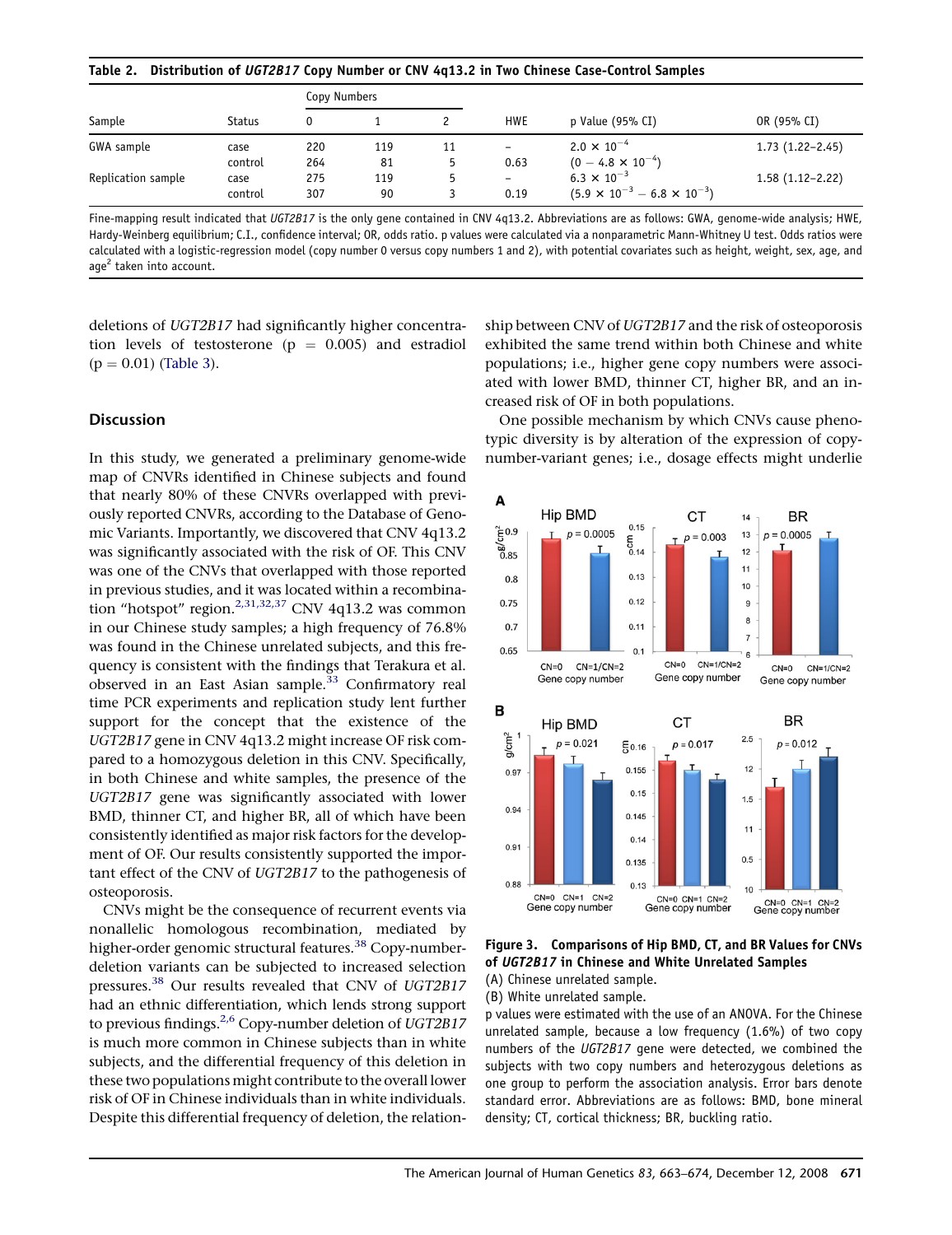<span id="page-9-0"></span>Table 3. Relationships between Serum Testosterone or Estradiol and UGT2B17 Copy Number

|                                              | UGT2B17 Copy Numbers     |                                         |               |  |  |  |  |
|----------------------------------------------|--------------------------|-----------------------------------------|---------------|--|--|--|--|
|                                              |                          | $0$ (181 subjects) 1 or 2 (49 subjects) | p Value       |  |  |  |  |
| Testosterone (µq/l)<br>Estradiol $(nq/l)$    | 8.75(2.93)<br>52.1(17.0) | 7.62(2.45)<br>46.4 (12.0)               | 0.005<br>0.01 |  |  |  |  |
| Data are shown as mean (standard deviation). |                          |                                         |               |  |  |  |  |

the biological effects of certain CNVs. The UGT2B17 gene in CNV 4q13.2 encodes a protein belonging to the family of uridine diphospho (UDP)-glucuronosyltransferases enzymes, which play a key role in the homeostasis and metabolism of a number of endogenous molecules, including steroid hormones.<sup>39,40</sup> Chouinard et al.<sup>[41](#page-11-0)</sup> determined that UGT2B17 encodes a critical enzyme involved in the local inactivation of androgens; i.e., enhanced expression of UGT2B17 inhibits the androgen-signaling pathway. Our serum-sex-hormones analysis supported this conclusion by showing that subjects with homozygous deletions of UGT2B17 had significantly higher concentrations of total testosterone and estradiol than did subjects with one or two copies of this gene. Additionally, it has been well established that the steroid hormones, androgen and estrogen, have important roles in maintaining cancellous bone mass and integrity. $42$  Androgen is a major source for estrogen and has a direct effect in stimulating bone formation. Consequently, enhanced expression of UGT2B17, via its effects on androgen, might increase the risk of osteoporosis by impairing bone formation during growth and/ or favoring bone resorption over bone formation. This proposed physiological mechanism is consistent with our current findings that increasing dosage of UGT2B17 incurred higher risk for OF, lower BMD, and poorer bone geometry.

It is notable that all the subjects in our Chinese sample were of the same Han ethnicity and from the same geographic area and that all of the case subjects experienced the same type of low-impact osteoporotic hip fractures. The homogeneity of our sample minimized or eliminated spurious CNVs and associations due to phenotypic heterogeneity and variation, copy-number polymorphisms in ethnically diverse populations, or other factors caused by population stratification.

It is important to recognize that estimation of raw copy numbers from SNP-mapping array data is based on the ratio of SNP probe-set signal intensity for each test sample versus a reference set. Thus, statistical software uses the average of the reference set to infer changes in copy number by relative duplication or deletion. A larger sample size for the reference set can improve the accuracy of copy-number computation.[35](#page-11-0) Similarly, for a specific CNV, exclusion of subjects with homozygous deletions from the reference set can also improve the precision of copy-number inference, as a result, in part, of higher average signal intensities of the reference set. Of course, the results from these statistical inferences need to be validated by actual experimen-

tation, as conducted in the current study with several methodological approaches (PCR and electrophoresis, as well as real-time PCR). Finally, due to concerns about the limitations of association analyses, we did not perform association analyses between OF and rare CNVs (i.e., CNVs with apparent frequencies  $\langle 1\% \rangle$  in the current study, given that the results, even if significant, might still occur by chance, i.e., by sampling error. $43$ 

In conclusion, our study revealed 727 CNVs in a Chinese Han population, though this result warrants continual refinement in the same population and ethnicity. We additionally determined that higher UGT2B17 gene copy number was associated with lower BMD, thinner CT, higher BR, and increased risk of OF at the hip in both Chinese and white populations. However, focused molecular functional studies will be needed for confirmation and clarification of this potential mechanism. Although a genetic basis for osteoporosis has been well established, previous investigations have focused on the association between classical genotypes (such as SNPs) and osteoporosis. To the best of our knowledge, this is the first study implicating gene-dosage changes as a risk factor for osteoporosis.

## Supplemental Data

Supplemental Data include two figures and two tables and can be found with this paper online at <http://www.ajhg.org/>.

## Acknowledgments

We thank all participants for taking part in this research. Investigators of this project were funded in part by grant 30570875 from the National Natural Science Foundation of China, as well as by Xi'an Jiaotong University, the Ministry of Education of China, Huo Ying Dong Education Foundation, HuNan Province, and Hunan Normal University. H.W.D. was supported by a Dickson and Missouri endowment from University of Missouri-Kansas City and by grants from the NIH (R01 AR050496, R21 AG027110, R01 AG026564, P50 AR055081, and R21 AA015973).

Received: August 6, 2008 Revised: October 1, 2008 Accepted: October 9, 2008 Published online: November 6, 2008

## Web Resources

The URLs for data presented herein are as follows:

Database of Genomic Variants, <http://projects.tcag.ca/variation/>

- Online Mendelian Inheritance in Man (OMIM), [http://www.ncbi.](http://www.ncbi.nlm.nih.gov/Omim/) [nlm.nih.gov/Omim/](http://www.ncbi.nlm.nih.gov/Omim/)
- UCSC Human Genome Browser, [http://genome.ucsc.edu/cgi-bin/](http://genome.ucsc.edu/cgi-bin/hgGateway) [hgGateway](http://genome.ucsc.edu/cgi-bin/hgGateway)

#### References

1. Feuk, L., Carson, A.R., and Scherer, S.W. (2006). Structural variation in the human genome. Nat. Rev. Genet. 7, 85–97.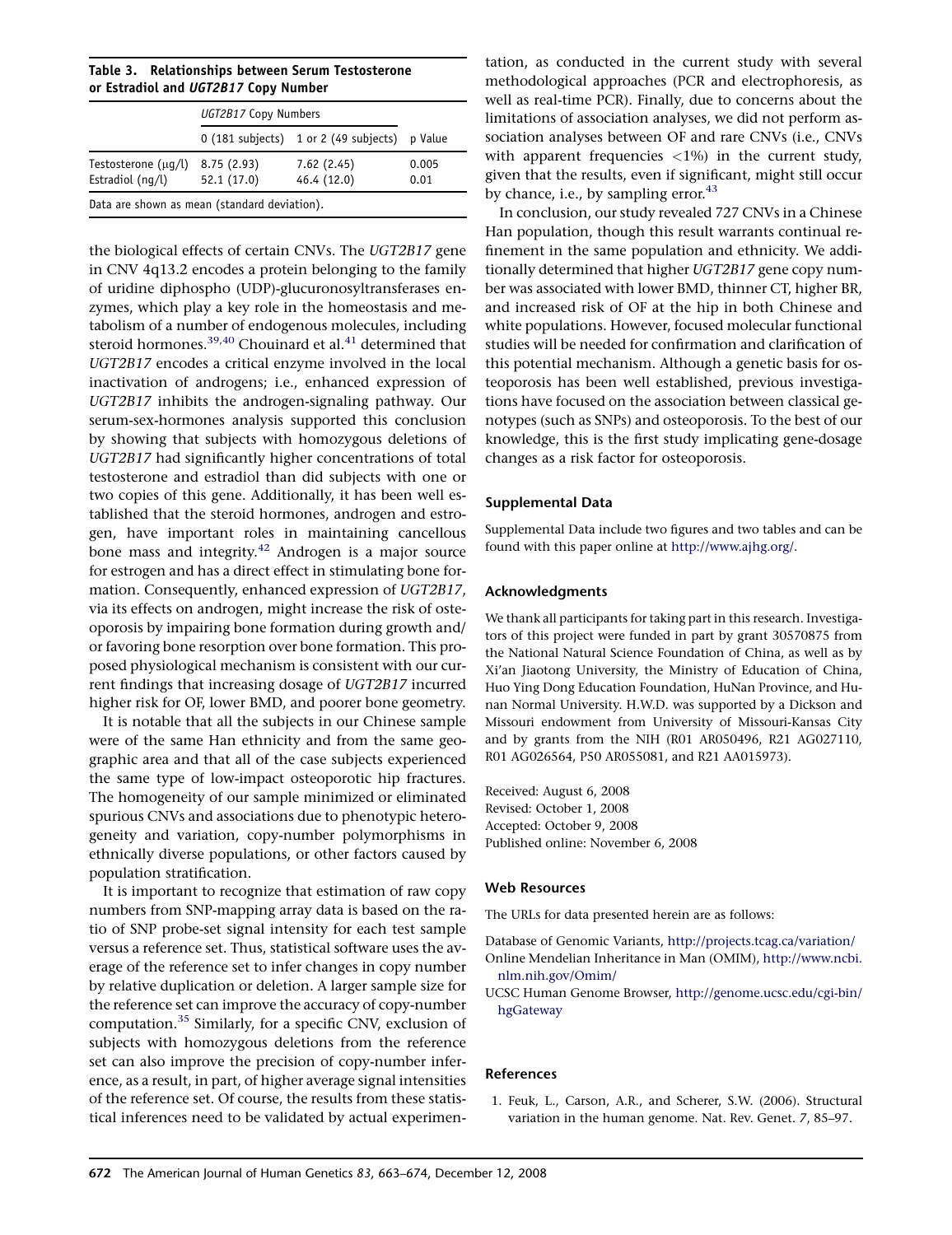- <span id="page-10-0"></span>2. Redon, R., Ishikawa, S., Fitch, K.R., Feuk, L., Perry, G.H., Andrews, T.D., Fiegler, H., Shapero, M.H., Carson, A.R., Chen, W., et al. (2006). Global variation in copy number in the human genome. Nature 444, 444–454.
- 3. Lupski, J.R. (2007). Structural variation in the human genome. N. Engl. J. Med. 356, 1169–1171.
- 4. Buckland, P.R. (2003). Polymorphically duplicated genes: their relevance to phenotypic variation in humans. Ann. Med. 35, 308–315.
- 5. Nguyen, D.Q., Webber, C., and Ponting, C.P. (2006). Bias of selection on human copy-number variants. PLoS. Genet. 2, e20.
- 6. McCarroll, S.A., Hadnott, T.N., Perry, G.H., Sabeti, P.C., Zody, M.C., Barrett, J.C., Dallaire, S., Gabriel, S.B., Lee, C., Daly, M.J., et al. (2006). Common deletion polymorphisms in the human genome. Nat. Genet. 38, 86–92.
- 7. Stranger, B.E., Forrest, M.S., Dunning, M., Ingle, C.E., Beazley, C., Thorne, N., Redon, R., Bird, C.P., de Grassi, A., Lee, C., et al. (2007). Relative impact of nucleotide and copy number variation on gene expression phenotypes. Science 315, 848–853.
- 8. Fanciulli, M., Norsworthy, P.J., Petretto, E., Dong, R., Harper, L., Kamesh, L., Heward, J.M., Gough, S.C., de Smith, A., Blakemore, A.I., et al. (2007). FCGR3B copy number variation is associated with susceptibility to systemic, but not organspecific, autoimmunity. Nat. Genet. 39, 721–723.
- 9. Aitman, T.J., Dong, R., Vyse, T.J., Norsworthy, P.J., Johnson, M.D., Smith, J., Mangion, J., Roberton-Lowe, C., Marshall, A.J., Petretto, E., et al. (2006). Copy number polymorphism in Fcgr3 predisposes to glomerulonephritis in rats and humans. Nature 439, 851–855.
- 10. Gonzalez, E., Kulkarni, H., Bolivar, H., Mangano, A., Sanchez, R., Catano, G., Nibbs, R.J., Freedman, B.I., Quinones, M.P., Bamshad, M.J., et al. (2005). The influence of CCL3L1 genecontaining segmental duplications on HIV-1/AIDS susceptibility. Science 307, 1434–1440.
- 11. Marshall, C.R., Noor, A., Vincent, J.B., Lionel, A.C., Feuk, L., Skaug, J., Shago, M., Moessner, R., Pinto, D., Ren, Y., et al. (2008). Structural variation of chromosomes in autism spectrum disorder. Am. J. Hum. Genet. 82, 477–488.
- 12. Friedman, J.M., Baross, A., Delaney, A.D., Ally, A., Arbour, L., Armstrong, L., Asano, J., Bailey, D.K., Barber, S., Birch, P., et al. (2006). Oligonucleotide microarray analysis of genomic imbalance in children with mental retardation. Am. J. Hum. Genet. 79, 500–513.
- 13. Nelson, D.A., Barondess, D.A., Hendrix, S.L., and Beck, T.J. (2000). Cross-sectional geometry, bone strength, and bone mass in the proximal femur in black and white postmenopausal women. J. Bone Miner. Res. 15, 1992–1997.
- 14. Slemenda, C.W., Turner, C.H., Peacock, M., Christian, J.C., Sorbel, J., Hui, S.L., and Johnston, C.C. (1996). The genetics of proximal femur geometry, distribution of bone mass and bone mineral density. Osteoporos. Int. 6, 178–182.
- 15. Liu, Y.J., Shen, H., Xiao, P., Xiong, D.H., Li, L.H., Recker, R.R., and Deng, H.W. (2006). Molecular genetic studies of gene identification for osteoporosis: a 2004 update. J. Bone Miner. Res. 21, 1511–1535.
- 16. Deng, H.W., Mahaney, M.C., Williams, J.T., Li, J., Conway, T., Davies, K.M., Li, J.L., Deng, H., and Recker, R.R. (2002). Relevance of the genes for bone mass variation to susceptibility to osteoporotic fractures and its implications to gene search for complex human diseases. Genet. Epidemiol. 22, 12–25.
- 17. Michaelsson, K., Melhus, H., Ferm, H., Ahlbom, A., and Pedersen, N.L. (2005). Genetic liability to fractures in the elderly. Arch. Intern. Med. 165, 1825–1830.
- 18. Styrkarsdottir, U., Halldorsson, B.V., Gretarsdottir, S., Gudbjartsson, D.F., Walters, G.B., Ingvarsson, T., Jonsdottir, T., Saemundsdottir, J., Center, J.R., Nguyen, T.V., et al. (2008). Multiple Genetic Loci for Bone Mineral Density and Fractures. N. Engl. J. Med. 358, 2355–2365.
- 19. Kiel, D.P., Demissie, S., Dupuis, J., Lunetta, K.L., Murabito, J.M., and Karasik, D. (2007). Genome-wide association with bone mass and geometry in the Framingham Heart Study. BMC Med. Genet. 8 (Suppl 1), S14.
- 20. Richards, J.B., Rivadeneira, F., Inouye, M., Pastinen, T.M., Soranzo, N., Wilson, S.G., Andrew, T., Falchi, M., Gwilliam, R., Ahmadi, K.R., et al. (2008). Bone mineral density, osteoporosis, and osteoporotic fractures: a genome-wide association study. Lancet 371, 1505–1512.
- 21. Liu, Y.Z., Wilson, S.G., Wang, L., Liu, X.G., Guo, Y.F., Li, J., Yan, H., Deloukas, P., Soranzo, N., Chinnapen-Horsley, U., et al. (2008). Identification of PLCL1 gene for hip bone size variation in females in a genome-wide association study. PLoS. ONE 3, e3160.
- 22. Komura, D., Shen, F., Ishikawa, S., Fitch, K.R., Chen, W., Zhang, J., Liu, G., Ihara, S., Nakamura, H., Hurles, M.E., et al. (2006). Genome-wide detection of human copy number variations using high-density DNA oligonucleotide arrays. Genome Res. 16, 1575–1584.
- 23. Deng, H.W., Xu, F.H., Huang, Q.Y., Shen, H., Deng, H., Conway, T., Liu, Y.J., Liu, Y.Z., Li, J.L., Zhang, H.T., et al. (2002). A whole-genome linkage scan suggests several genomic regions potentially containing quantitative trait Loci for osteoporosis. J. Clin. Endocrinol. Metab. 87, 5151–5159.
- 24. Duan, Y., Beck, T.J., Wang, X.F., and Seeman, E. (2003). Structural and biomechanical basis of sexual dimorphism in femoral neck fragility has its origins in growth and aging. J. Bone Miner. Res. 18, 1766–1774.
- 25. Beck, T.J., Stone, K.L., Oreskovic, T.L., Hochberg, M.C., Nevitt, M.C., Genant, H.K., and Cummings, S.R. (2001). Effects of current and discontinued estrogen replacement therapy on hip structural geometry: the study of osteoporotic fractures. J. Bone Miner. Res. 16, 2103–2110.
- 26. Xiong, D.H., Shen, H., Xiao, P., Guo, Y.F., Long, J.R., Zhao, L.J., Liu, Y.Z., Deng, H.Y., Li, J.L., Recker, R.R., et al. (2006). Genome-wide scan identified QTLs underlying femoral neck cross-sectional geometry that are novel studied risk factors of osteoporosis. J. Bone Miner. Res. 21, 424–437.
- 27. Di, X., Matsuzaki, H., Webster, T.A., Hubbell, E., Liu, G., Dong, S., Bartell, D., Huang, J., Chiles, R., Yang, G., et al. (2005). Dynamic model based algorithms for screening and genotyping over 100 K SNPs on oligonucleotide microarrays. Bioinformatics 21, 1958–1963.
- 28. Rabbee, N., and Speed, T.P. (2006). A genotype calling algorithm for affymetrix SNP arrays. Bioinformatics 22, 7–12.
- 29. Pritchard, J.K., Stephens, M., and Donnelly, P. (2000). Inference of population structure using multilocus genotype data. Genetics 155, 945–959.
- 30. Devlin, B., and Roeder, K. (1999). Genomic control for association studies. Biometrics 55, 997–1004.
- 31. de Smith, A.J., Tsalenko, A., Sampas, N., Scheffer, A., Yamada, N.A., Tsang, P., Ben Dor, A., Yakhini, Z., Ellis, R.J., Bruhn, L., et al. (2007). Array CGH analysis of copy number variation identifies 1284 new genes variant in healthy white males: